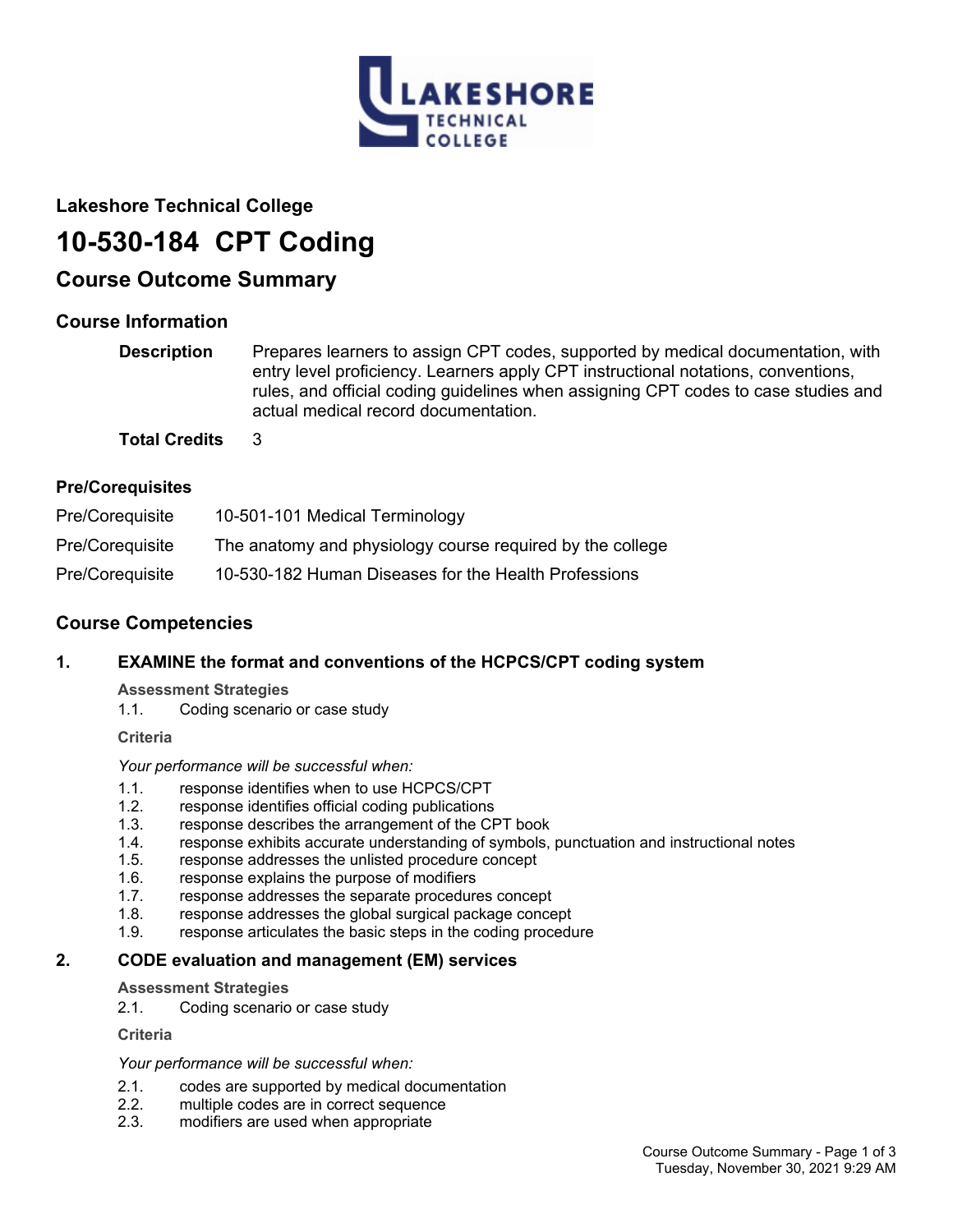2.4. codes comply with all CPT coding guidelines

## **3. CODE services from the medicine section of CPT**

## **Assessment Strategies**

3.1. Coding scenario or case study

**Criteria**

## *Your performance will be successful when:*

- 3.1. codes are supported by medical documentation
- 3.2. multiple codes are in correct sequence
- 3.3. modifiers are used when appropriate
- 3.4. codes comply with all CPT coding guidelines

## **4. CODE ancillary services**

**Assessment Strategies**

4.1. Coding scenario or case study

**Criteria**

## *Your performance will be successful when:*

- 4.1. codes are supported by medical documentation<br>4.2. multiple codes are in correct sequence
- multiple codes are in correct sequence
- 4.3. modifiers are used when appropriate
- 4.4. codes comply with all CPT coding guidelines

## **5. CODE nervous system, eye, and ear procedures**

## **Assessment Strategies**

5.1. Coding scenario or case study

**Criteria**

#### *Your performance will be successful when:*

- 5.1. codes are supported by medical documentation
- 5.2. multiple codes are in correct sequence<br>5.3. modifiers are used when appropriate
- modifiers are used when appropriate
- 5.4. codes comply with all CPT coding guidelines

## **6. CODE digestive, urinary and reproductive procedures**

## **Assessment Strategies**

6.1. Coding scenario or case study

**Criteria**

## *Your performance will be successful when:*

- 6.1. codes are supported by medical documentation
- 6.2. multiple codes are in correct sequence
- 6.3. modifiers are used when appropriate
- 6.4. codes comply with all CPT coding guidelines

## **7. CODE respiratory and cardiovascular procedures**

## **Assessment Strategies**

7.1. Coding scenario or case study

**Criteria**

## *Your performance will be successful when:*

- 7.1. codes are supported by medical documentation
- 7.2. multiple codes are in correct sequence
- 7.3. modifiers are used when appropriate
- 7.4. codes comply with all CPT coding guidelines